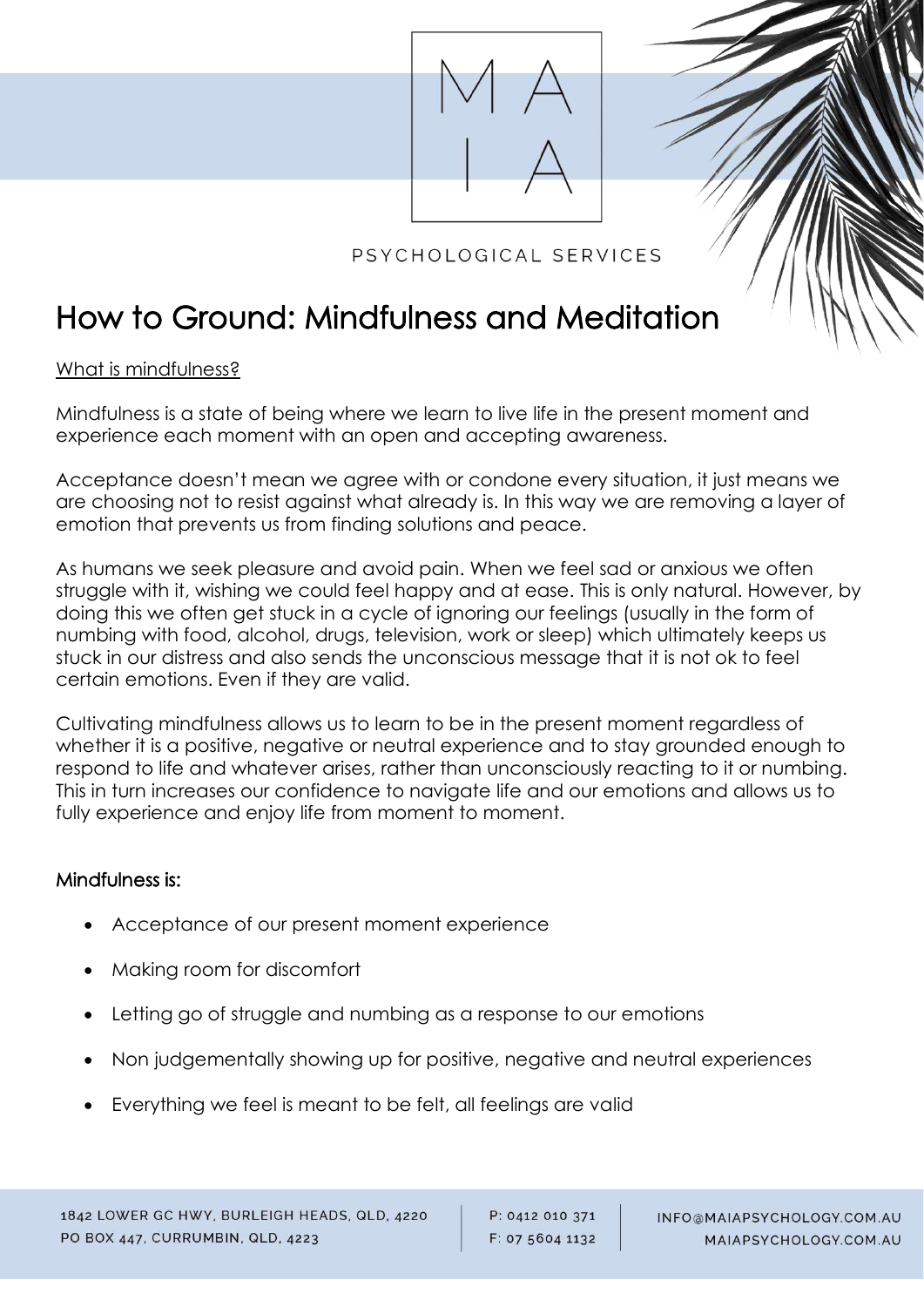

## PSYCHOLOGICAL SERVICES

# How to Cultivate Mindfulness through Meditation:

Structured Breathing Technique:

This structured breathing technique utilises the breath in a specific way to deactivate the fight/flight response in the body and calm the central nervous system so we can feel more grounded, safe and relaxed.

With this technique we utilise a 2:2:4, 3:3:6 and 4:4:8 counting method.

For example, we inhale deeply through the nose for 2 counts, pause and hold the breath for 2 counts and then exhale slowly through the mouth for 4 counts.

What is most important is that the exhalation is twice as long as the inhalation. This is because the exhalation is the relaxing and grounding part of the breath cycle.

Take a moment now to breath in deeply and exhale completely and notice how it feels to breath out. Yummy, right? Unfortunately, the exhalation is often the part of the breath cycle that we pay the least attention to. In fact, it is not uncommon for people to be unconsciously holding their breath throughout the day or breathing very shallow. Particularly when we are stressed or anxious.

Practising this technique will help you to become more conscious of your breathing and to utilise your exhalations throughout the day to help calm, ground and centre yourself.

### Benefits of Grounding Breath Meditations

- Regain a sense of control within despite what is happening externally
- Reduce stress
- Alleviate anxiety and depressive symptoms
- Improve sleep
- Enhance self-awareness
- Cultivate self-compassion
- Improve attention-span and focus
- Improve overall emotional and mental health and wellbeing

P: 0412 010 371 F: 07 5604 1132 INFO@MAIAPSYCHOLOGY.COM.AU MAIAPSYCHOLOGY.COM.AU